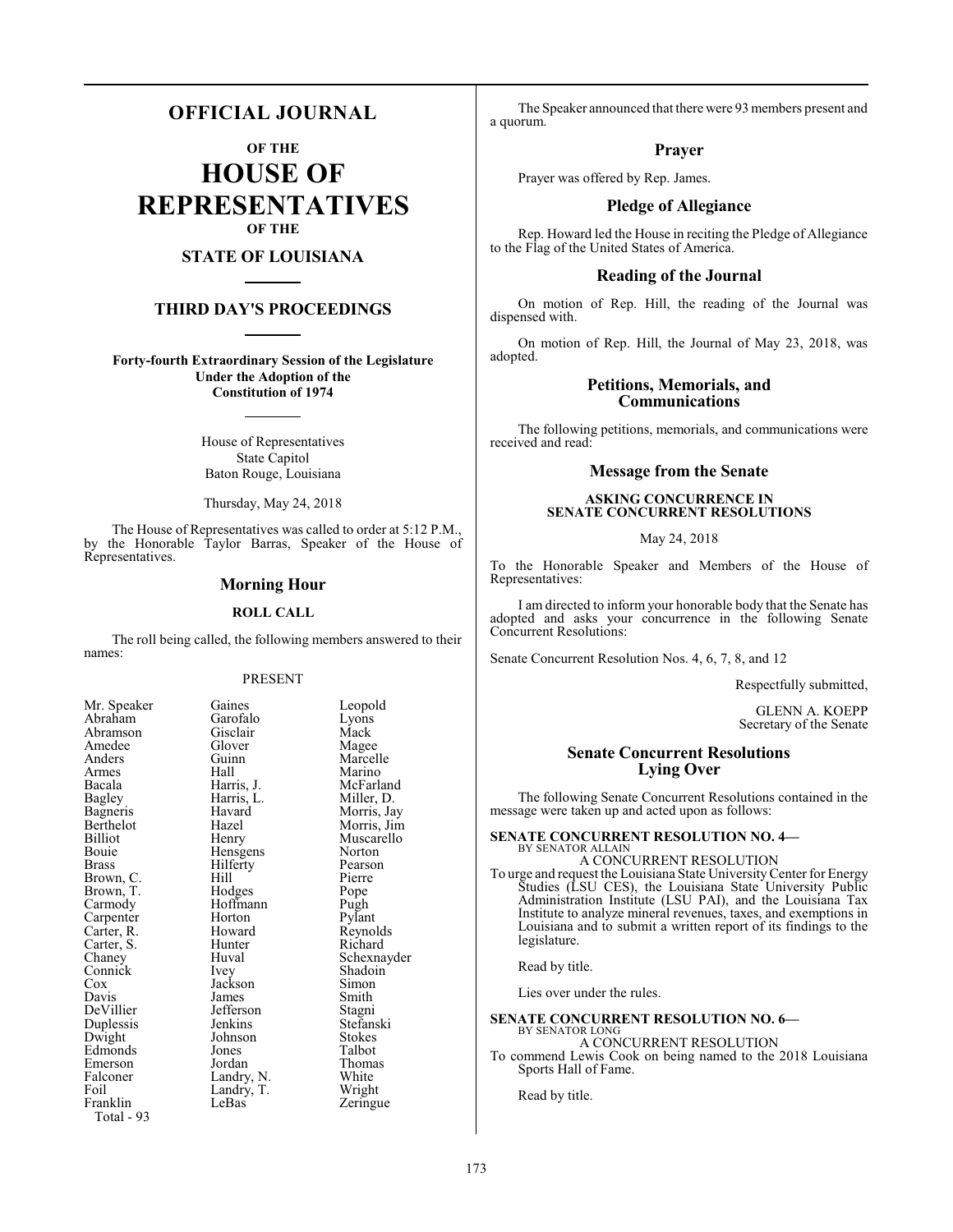# Page 2 HOUSE

3rd Day's Proceedings - May 24, 2018

On motion of Rep. Stefanski, and under a suspension of the rules, the resolution was concurred in.

### **SENATE CONCURRENT RESOLUTION NO. 7—**

BY SENATOR LONG A CONCURRENT RESOLUTION

To commend and congratulate Brandon Stokley on being named to the 2018 Louisiana Sports Hall of Fame.

Read by title.

On motion of Rep. Emerson, and under a suspension of the rules, the resolution was concurred in.

#### **SENATE CONCURRENT RESOLUTION NO. 8—**

BY SENATOR LONG A CONCURRENT RESOLUTION

To commend Steve Gleason on receiving the 2018 Dave Dixon Louisiana Sports Leadership Award.

Read by title.

On motion ofRep. Hilferty, and under a suspension of the rules, the resolution was concurred in.

#### **SENATE CONCURRENT RESOLUTION NO. 12—** BY SENATOR MILLS

A CONCURRENT RESOLUTION

To express the sincere condolences of the Legislature of Louisiana to the family and friends of Byron Terrell Dore upon his passing and to express support for the dedication of a flagpole installed in his honor at the Department of Wildlife and Fisheries Law Enforcement Training and Emergency Response Complex.

Read by title.

On motion of Rep. Huval, and under a suspension of the rules, the resolution was concurred in.

## **Suspension of the Rules**

On motion of Rep. Smith, the rules were suspended in order to take up and consider Introduction of Resolutions, House and House Concurrent at this time.

#### **Introduction of Resolutions, House and House Concurrent**

The following members introduced the following entitled House and House Concurrent Resolutions, which were read the first time by their titles and placed upon the calendar for their second reading:

#### **HOUSE RESOLUTION NO. 12—** BY REPRESENTATIVE SMITH

A RESOLUTION

To create the Task Force on Student Fees to study and make recommendations relative to the assessment of fees to students attending public schools and students attending nonpublic schools as part of the Student Scholarships for Educational Excellence Program and to submit a written report of findings and recommendations to the House Committee on Education not later than January 31, 2019.

Read by title.

Lies over under the rules.

## **HOUSE RESOLUTION NO. 13—**

BY REPRESENTATIVE CHANEY A RESOLUTION

To commend the Delhi High School girls' basketball team on winning the Class 1A State Championship at the 2018 Allstate Sugar Bowl Louisiana High School Athletic Association **Tournament** 

Read by title.

On motion of Rep. Chaney, and under a suspension of the rules, the resolution was adopted.

## **Introduction of House Bills and Joint Resolutions**

The following named members introduced the following entitled House Bills and Joint Resolutions, which were read the first time by their titles and placed upon the calendar for their second reading and, under a suspension of the rules, were referred to committee as follows:

#### **HOUSE BILL NO. 30—**

BY REPRESENTATIVE MARCELLE AN ACT

To amend and reenact R.S. 47:293(3)(c) and to enact R.S. 47:293(3)(d), relative to the individual income tax; to provide with respect to the deduction for excess federal itemized personal deductions; to provide for certain limitations; to provide for applicability; and to provide for related matters.

Read by title.

## **Suspension of the Rules**

On motion of Rep. Marcelle, the rules were suspended in order to refer the bill to committee at this time.

Under the rules, the bill was referred to the Committee on Ways and Means.

## **HOUSE BILL NO. 31—**

BY REPRESENTATIVE GARY CARTER AN ACT

To amend and reenact R.S. 47:481 and R.S. 48:196(A)(introductory paragraph) and 197 and to repeal R.S.  $48:25.2(D)$ , relative to certain registration and license fees and taxes collected on trucks and trailers; to provide for the collection, deposit, and appropriation of such registration and license fees and taxes collected in certain parishes; to create the Jefferson Parish Maintenance and Improvement Fund; to provide for the deposit, use, and investment of monies in the fund; to provide for the New Orleans Ferry Fund; to repeal the termination date of the New Orleans Ferry Fund; to provide for an effective date; and to provide for related matters.

Read by title.

## **Suspension of the Rules**

On motion of Rep. Bouie, the rules were suspended in order to refer the bill to committee at this time.

Under the rules, the bill was referred to the Committee on Appropriations.

## **Reports of Committees**

The following reports of committees were received and read:

Report of the Committee on

Ways and Means

## May 24, 2018

To the Speaker and Members of the House of Representatives: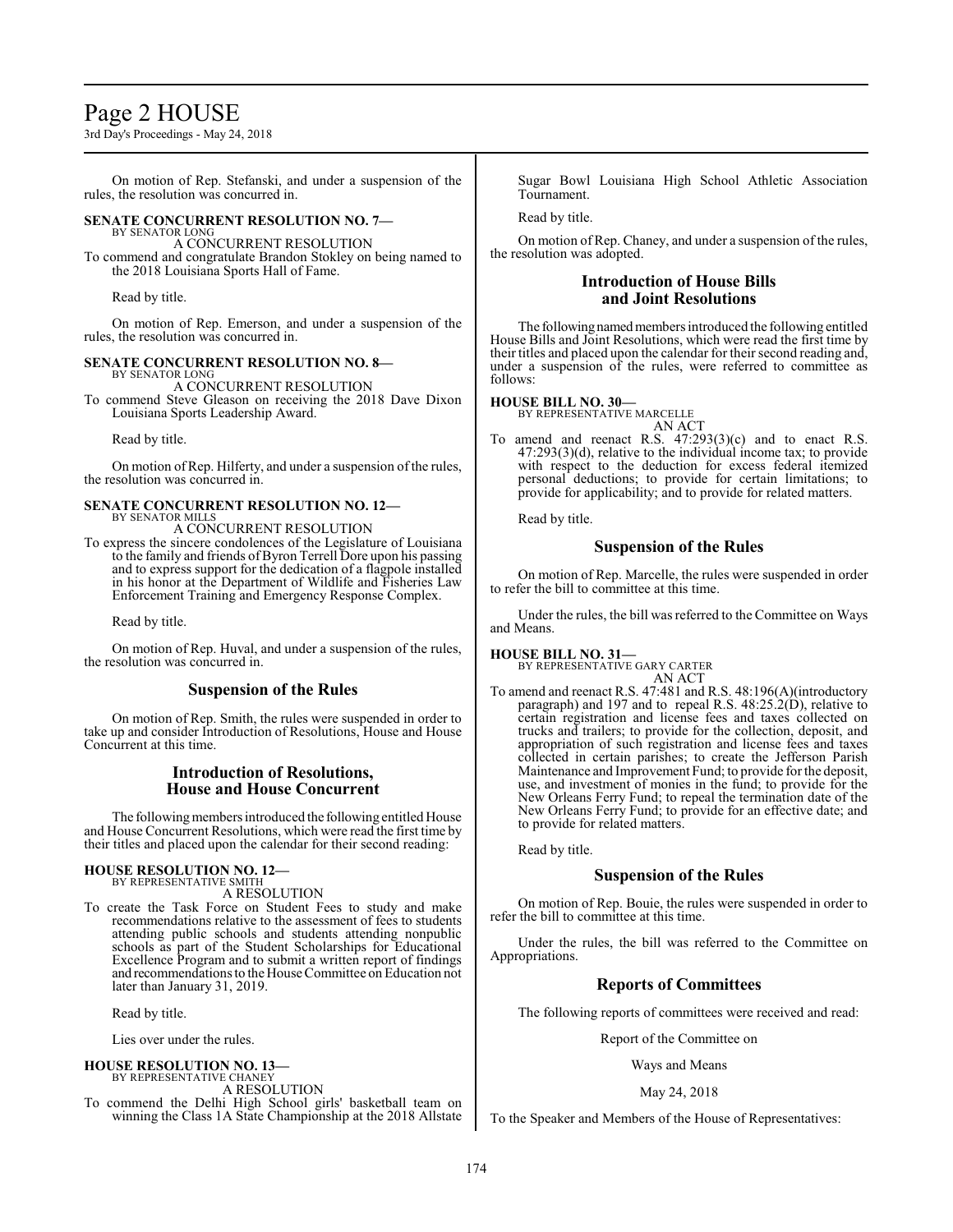Page 3 HOUSE

3rd Day's Proceedings - May 24, 2018

I am directed by your Committee on Ways and Means to submit the following report:

House Bill No. 3, by Abramson Reported with amendments. (15-0)

House Bill No. 27, by Harris, L. Reported with amendments. (11-6-1)

House Bill No. 28, by Abramson Reported with amendments. (15-0)

House Bill No. 29, by Henry Reported with amendments. (15-0)

> NEIL C. ABRAMSON Chairman

#### **Suspension of the Rules**

On motion ofRep. Abramson, the rules were suspended in order to take up House Bills contained in the committee report at this time.

### **House Bills and Joint Resolutions on Second Reading Reported by Committee**

The following House Bills and Joint Resolutions on second reading reported by committee were taken up and acted upon as follows:

#### **HOUSE BILL NO. 3—**

BY REPRESENTATIVE ABRAMSON AN ACT

To enact the Omnibus Bond Authorization Act of 2018, relative to the implementation of a five-year capital improvement program; to provide for the repeal of certain prior bond authorizations; to provide for new bond authorizations; to provide for authorization and sale of such bonds by the State Bond Commission; to provide for an effective date; and to provide for related matters.

Read by title.

Reported with amendments by the Committee on Ways and Means.

The committee amendments were read as follows:

#### **HOUSE COMMITTEE AMENDMENTS**

Amendments proposed by House Committee on Ways and Means to Original House Bill No. 3 by Representative Abramson

#### AMENDMENT NO. 1

On page 1, line 5, after "Commission;" and before "to" insert the following:

"to provide relative to the submission of capital outlay applications; to provide with respect to the resubmission of certain capital outlay budget requests; to require approval of the commissioner of administration under certain circumstances; to require the capital outlay application to include certain information; to provide relative to line of credit recommendations for capital outlay projects; to require the approval of certain line of credit recommendations; to authorize certain parties to enter into a cooperative endeavor agreement for purposes of capital outlay projects;

#### AMENDMENT NO. 2

On page 7, between lines 26 and 27, insert the following:

"Section 8. Notwithstanding the provisions of R.S. 39:101(A) and 112(C), projects included within Section (1)(A) of House Bill No. 2 of the 2018 Regular Session of the Legislature are hereby deemed to have timely submitted capital outlay budget request applications for Fiscal Year 2018-2019 and to have complied with the late approval requirements of R.S.  $39:112(C)$ , and as such shall be eligible for cash and noncash lines of credit for Fiscal Year 2018- 2019. Beginning in Fiscal Year 2019-2020 all projects shall comply with the provisions of R.S. 39:101(A) and  $112^{\circ}$ .

Section 9. Notwithstanding the provisions of R.S. 39:101(A) and 112(C), projects included within Section (1)(B) of House Bill No. 2 of the 2018 Regular Session of the Legislature are hereby deemed to have until June 30, 2018, to submit a capital outlay budget request application pursuant to R.S. 39:101(A) and if the application is submitted by that date, the project is deemed to have complied with the late approval requirements of R.S. 39:112(C). Beginning in Fiscal Year 2019-2020, all projects shall comply with the provisions of R.S. 39:101(A) and 112(C).

Section 10.(A) The Department of Transportation and Development is authorized to enter into a cooperative endeavor agreement with the New Orleans Aviation Board for the State Street, Algiers including Landside Roadways at Louis Armstrong International North Terminal, Planning and Construction project in Jefferson and Orleans. Furthermore, the application for the Landside Roadways - Louis Armstrong International North Terminal project submitted by New Orleans shall govern the scope of this project.

(B) Beginning in Fiscal Year 2019-2020, the office of facility planning and control shall include in any report submitted to the Joint Legislative Committee on Capital Outlay pursuant to the provisions of R.S. 39:105 information regarding the amount of local match required to be provided by a nonstate entity requesting capital outlay funding for each project application and whether the local match requirement has been waived by the office of facility planning and control. If a local match requirement has been waived by the office of facility planning and control, the report shall also include the rationale and basis for the waiver.

Section 11. Notwithstanding the provisions of R.S. 39:122, for Fiscal Year 2018-2019, the commissioner of administration shall make recommendations to the House Committee on Ways and Means and the Senate Committee on Revenue and Fiscal Affairs concerning the state and nonstate entity projects to be granted lines of credit. The commissioner of administration shall submit to the House Committee on Ways and Means and the Senate Committee on Revenue and Fiscal Affairs a list of state and nonstate entity projects that the division of administration recommends for lines of credit no less than thirty days prior to the meeting date of the State Bond Commission in which the lines of credit are to be considered. The House Committee on Ways and Means and the Senate Committee on Revenue and Fiscal Affairs shall receive the list of recommendations fromthe division of administration and shall have discretion to either approve the list or make changes to the list. The committees shall make final recommendations and shall separately approve a list of projects which shall be submitted to the State Bond Commission for consideration of lines of credit. Only projects which received approval from both the House Committee on Ways and Means and the Senate Committee on Revenue and Fiscal Affairs shall be submitted to the State Bond Commission for consideration of lines of credit."

#### AMENDMENT NO. 3

On page 7, at the beginning of line 27, delete "Section 8." and insert "Section 12."

On motion of Rep. Abramson, the amendments were adopted.

On motion of Rep. Abramson, the bill, as amended, was ordered engrossed and passed to its third reading.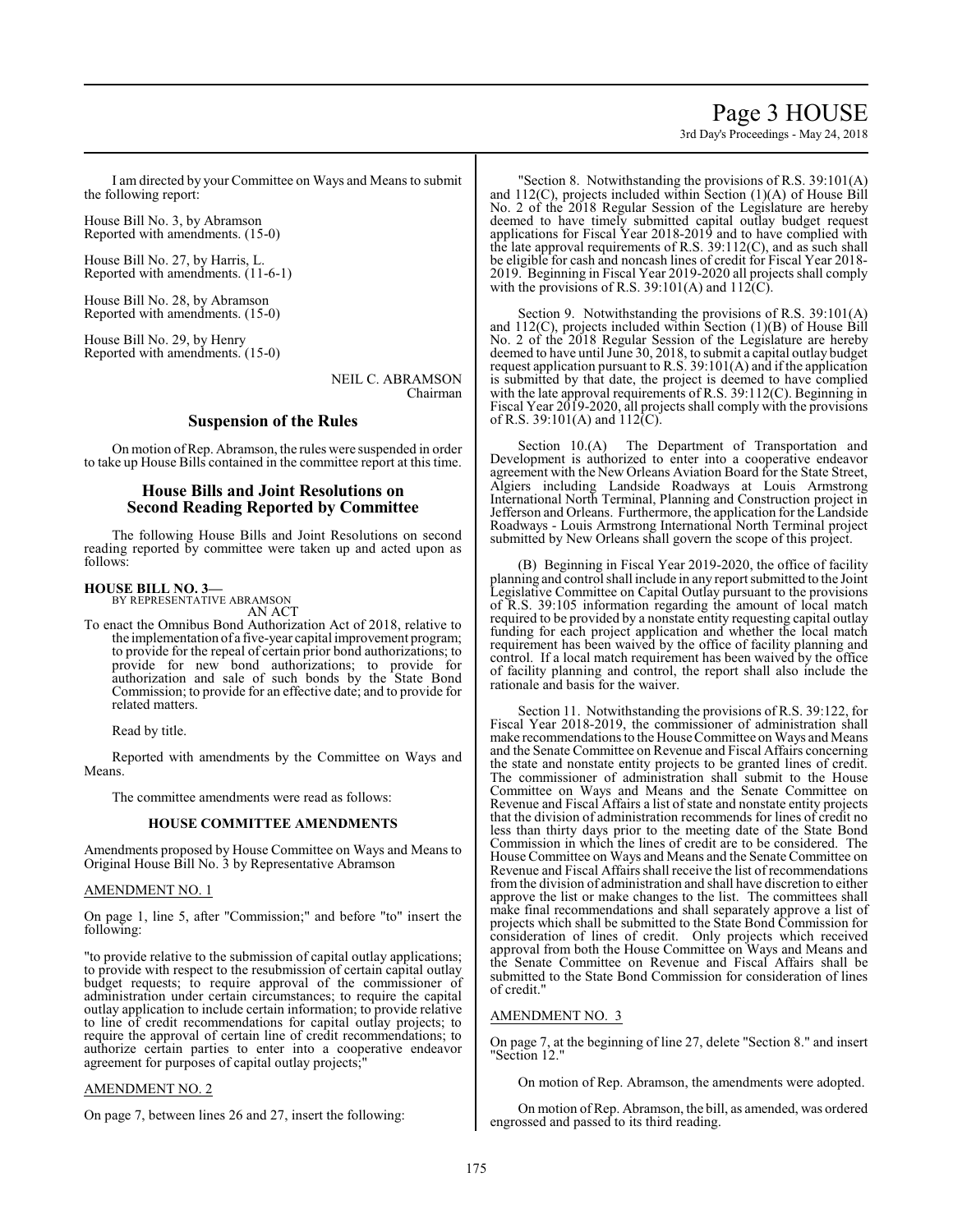# Page 4 HOUSE

3rd Day's Proceedings - May 24, 2018

#### **HOUSE BILL NO. 27—** BY REPRESENTATIVE LANCE HARRIS

AN ACT

To amend and reenact R.S. 47:301(16)(o)(i), 302(R)(2) and (3), (S), (T), (X)(introductory paragraph), (AA)(introductoryparagraph),  $(AA)(29)$  through  $(31)$ , and  $(AA)(32)$ (introductory paragraph),  $321(H)(2)$  through (6), and (I) through (K), and  $321.1(A)$ through (C), (E), (F)(introductory paragraph), (F)(66)(introductory paragraph), (F)(67) through (69), and  $(F)(70)$ (introductory paragraph), and  $331(P)$ ,  $(Q)$ , and  $(R)$ , to enact R.S 47:302(BB) and (CC), 321(P) and (Q), 321.1(I) and (J), and 331(V) and (W), and to repeal R.S. 47:302(Y), 321(M),  $331(T)$ , and Act No. 395 of the 2017 Regular Session of the Louisiana Legislature, relative to state sales and use taxes; to provide for the tax rate; to provide for the applicability of certain exclusions and exemptions applicable to certain taxes; to provide for effectiveness; and to provide for related matters.

Read by title.

Reported with amendments by the Committee on Ways and Means.

The committee amendments were read as follows:

#### **HOUSE COMMITTEE AMENDMENTS**

Amendments proposed by House Committee on Ways and Means to Original House Bill No. 27 by Representative Lance Harris

#### AMENDMENT NO. 1

On page 2, at the beginning of line 9, delete "The" and insert the following:

"For purposes of the imposition of the sales and use tax levied by the state and any political subdivision whose boundaries are coterminous with those of the state, the'

#### AMENDMENT NO. 2

On page 9, delete lines 25 and 26 in their entirety and insert the following:

"(74) Sales of dental devices and materials as provided in R.S.  $47:305(D)(1)(t)$ ."

#### AMENDMENT NO. 3

On page 19, delete lines 8 and 9 in their entirety and insert the following:

"(74) Sales of dental devices and materials as provided in R.S. 47:305(D)(1)(t)."

#### AMENDMENT NO. 4

On page 29, delete lines 8 and 9 in their entirety and insert the following:

"(74) Sales of dental devices and materials as provided in R.S.  $47:305(D)(1)(t)$ .

#### AMENDMENT NO. 5

On page 38, delete lines 8 and 9 in their entirety and insert the following:

"(74) Sales of dental devices and materials as provided in R.S. 47:305(D)(1)(t)."

On motion of Rep. Abramson, the amendments were adopted.

On motion ofRep. Abramson, the bill, as amended, was ordered engrossed and passed to its third reading.

## **HOUSE BILL NO. 28—** BY REPRESENTATIVE ABRAMSON

AN ACT

To appropriate funds from certain sources in specific amounts for the making of supplemental appropriations to the capital outlay budget for Fiscal Year 2018-2019; to provide for an effective date; and to provide for related matters.

Read by title.

Reported with amendments by the Committee on Ways and Means.

The committee amendments were read as follows:

#### **HOUSE COMMITTEE AMENDMENTS**

Amendments proposed by House Committee on Ways and Means to Original House Bill No. 28 by Representative Abramson

#### AMENDMENT NO. 1

On page 2, delete lines 17 through 23 in their entirety and at the beginning of line 24, delete "Section 7." and insert "Section 6."

On motion of Rep. Abramson, the amendments were adopted.

On motion ofRep. Abramson, the bill, as amended, was ordered engrossed and passed to its third reading.

**HOUSE BILL NO. 29—**

BY REPRESENTATIVE HENRY AN ACT

To appropriate funds and to make certain reductions from certain sources to be allocated to designated agencies and purposes in specific amounts for the making of supplemental appropriations and reductions for said agencies and purposes for Fiscal Year 2017-2018; to provide for an effective date; and to provide for related matters.

Read by title.

Reported with amendments by the Committee on Ways and Means.

The committee amendments were read as follows:

#### **HOUSE COMMITTEE AMENDMENTS**

Amendments proposed by House Committee on Ways and Means to Original House Bill No. 29 by Representative Abramson

#### AMENDMENT NO. 1

Change the author from Representative Abramson to Representative Henry

On motion of Rep. Abramson, the amendments were adopted.

On motion ofRep. Abramson, the bill, as amended, was ordered engrossed and passed to its third reading.

#### **Suspension of the Rules**

On motion ofRep. Abramson, the rules were suspended in order to take up and consider House Bills and Joint Resolutions on Second Reading to be Referred at this time.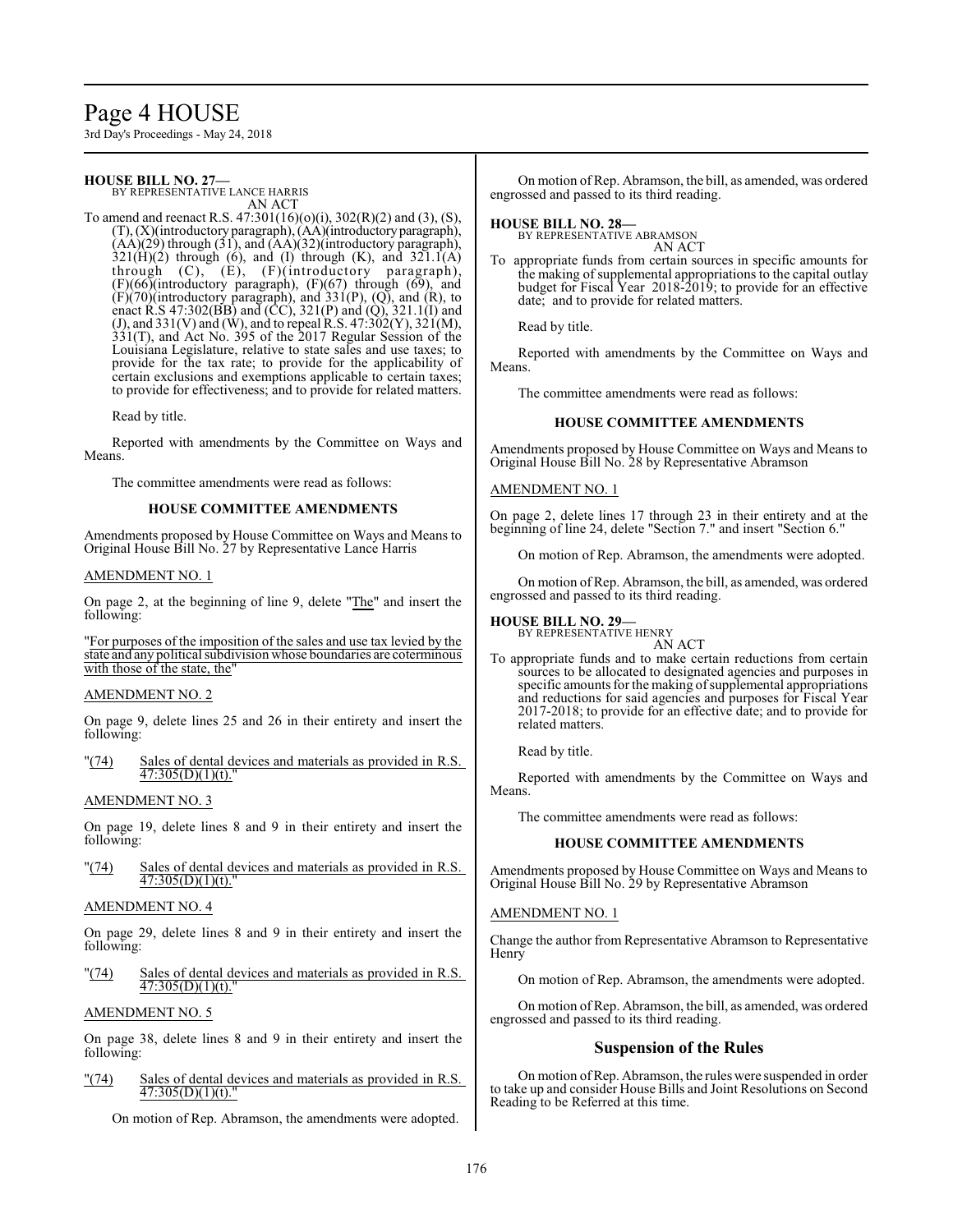# Page 5 HOUSE

3rd Day's Proceedings - May 24, 2018

#### **House Bills and Joint Resolutions on Second Reading to be Referred**

The following House Bills and Joint Resolutions on second reading to be referred to committees were taken up, read, and referred to committees, as follows:

#### **Motion**

On motion of Rep. Abramson, the Committee on Ways and Means was discharged from further consideration of House Bill No. 6.

#### **HOUSE BILL NO. 6—**

BY REPRESENTATIVE LEGER AN ACT

To amend and reenact R.S. 47:297.8(A), relative to individual income tax; to provide with respect to the earned income tax credit; to increase the amount of the tax credit; to provide for applicability; to provide for an effective date; and to provide for related matters.

Read by title.

On motion of Rep. Abramson, the bill was recommitted to the Committee on Ways and Means.

#### **Motion**

On motion of Rep. Abramson, the Committee on Ways and Means was discharged from further consideration of House Bill No. 7.

**HOUSE BILL NO. 7—**

BY REPRESENTATIVE DEVILLIER AN ACT

To amend and reenact R.S.  $47:6007(J)(1)(b)$ ,  $(2)(a)$ , and  $3(a)$ , relative to motion picture production income tax credits; to provide for the maximum amount of credits granted via final certification letters; to provide for the maximum amount of credits claimed on income tax returns; to provide for the maximum amount of credits granted per project; to provide for an effective date; and to provide for related matters.

Read by title.

On motion of Rep. Abramson, the above bill was recommitted to the Committee on Ways and Means.

#### **Motion**

On motion of Rep. Abramson, the Committee on Ways and Means was discharged from further consideration of House Bill No. 8.

#### **HOUSE BILL NO. 8—**

BY REPRESENTATIVE LANCE HARRIS AN ACT

To amend and reenact R.S.  $47:6007(J)(1)(b)$ ,  $(2)(a)$ , and  $3(a)$ , relative to motion picture production income tax credits; to provide for the maximum amount of credits granted via final certification letters; to provide for the maximum amount of credits claimed on income tax returns; to provide for the maximum amount of credits granted per project; to provide for an effective date; and to provide for related matters.

Read by title.

On motion of Rep. Abramson, the bill was recommitted to the Committee on Ways and Means.

### **Motion**

On motion of Rep. Abramson, the Committee on Ways and Means was discharged from further consideration of House Bill No. 12.

**HOUSE BILL NO. 12—** BY REPRESENTATIVE LEGER

AN ACT To amend and reenact R.S. 47:302(V)(1)(introductory paragraph), (a), (b)(introductory paragraph), and (c), and to enact R.S.  $47:302(V)(1)(d)$ , relative to sales and use tax; to provide with respect to collection and reporting of sales and use taxes; to provide for the definition of dealer; to provide for effectiveness; and to provide for related matters.

Read by title.

On motion of Rep. Abramson, the bill was recommitted to the Committee on Ways and Means.

#### **Motion**

On motion of Rep. Abramson, the Committee on Ways and Means was discharged from further consideration of House Bill No. 13.

#### **HOUSE BILL NO. 13—**

BY REPRESENTATIVE JACKSON AN ACT

To amend and reenact R.S. 47:158(C) and (D), 287.73(C)(4), and 287.745(B) and Section 6 of Act No. 123 of the 2015 Regular Session of the Legislature and to repeal Sections 3 and 4 of Act No. 123 of the 2015 Regular Session of the Legislature, relative to corporate income tax; to provide relative to certain exclusions, exemptions, and deductions; to provide for continued effectiveness ofreductions; to provide for an effective date; and to provide for related matters.

Read by title.

On motion of Rep. Abramson, the bill was recommitted to the Committee on Ways and Means.

## **Motion**

On motion of Rep. Abramson, the Committee on Ways and Means was discharged from further consideration of House Bill No. 17.

# **HOUSE BILL NO. 17—** BY REPRESENTATIVE FOIL

AN ACT To amend and reenact R.S.  $47:302(V)(1)$ (introductory paragraph), (a), (b)(introductory paragraph), and (c), and to enact R.S.  $47:302(V)(1)(d)$ , relative to sales and use tax; to provide with respect to collection and reporting of sales and use taxes; to provide for the definition of dealer; to provide for effectiveness; and to provide for related matters.

Read by title.

On motion of Rep. Abramson, the bill was recommitted to the Committee on Ways and Means.

## **Motion**

On motion of Rep. Jim Morris, the Committee on Ways and Means was discharged from further consideration of House Bill No. 18.